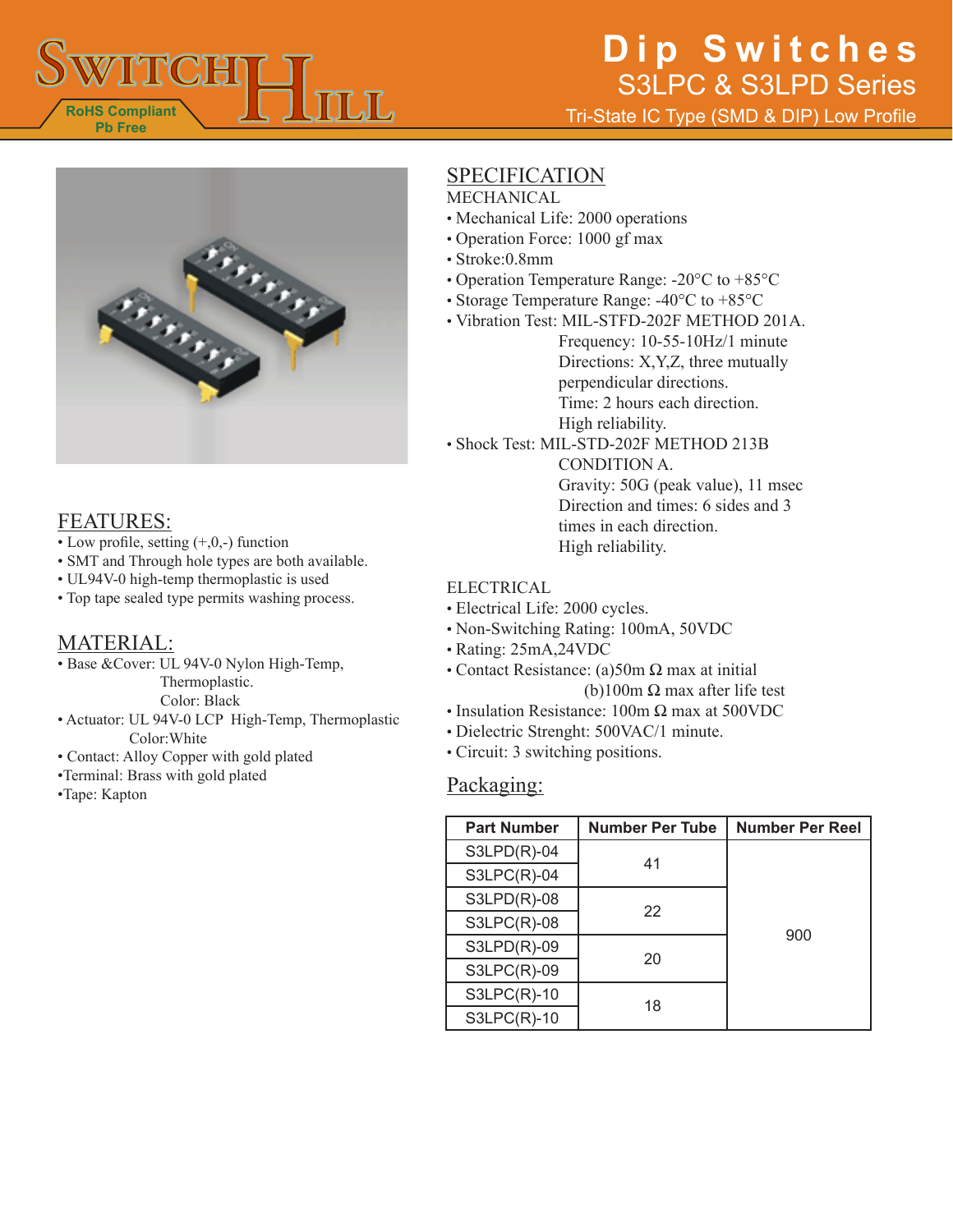

## **Dip Switches** S3LPC & S3LPD Series

Tri-State IC Type (SMD & DIP) Low Profile

S3LPC(R)











|  | S3LPC-10<br>S3LPCR-10 | 10             | 26.56[1.046] | 22.86[.900] |
|--|-----------------------|----------------|--------------|-------------|
|  | S3LPC-09<br>S3LPCR-09 | 9              | 24.02[.946]  | 20.32[.800] |
|  | S3LPC-08<br>S3LPCR-08 | 8              | 21.48[.846]  | 17.78[.700] |
|  | S3LPC-04<br>S3LPCR-04 | 4              | 11.32[.446]  | 7.62[.300]  |
|  | Prod. No.             | No. of<br>Pos. | Dim. A       | Dim. B      |

S3LPD(R)